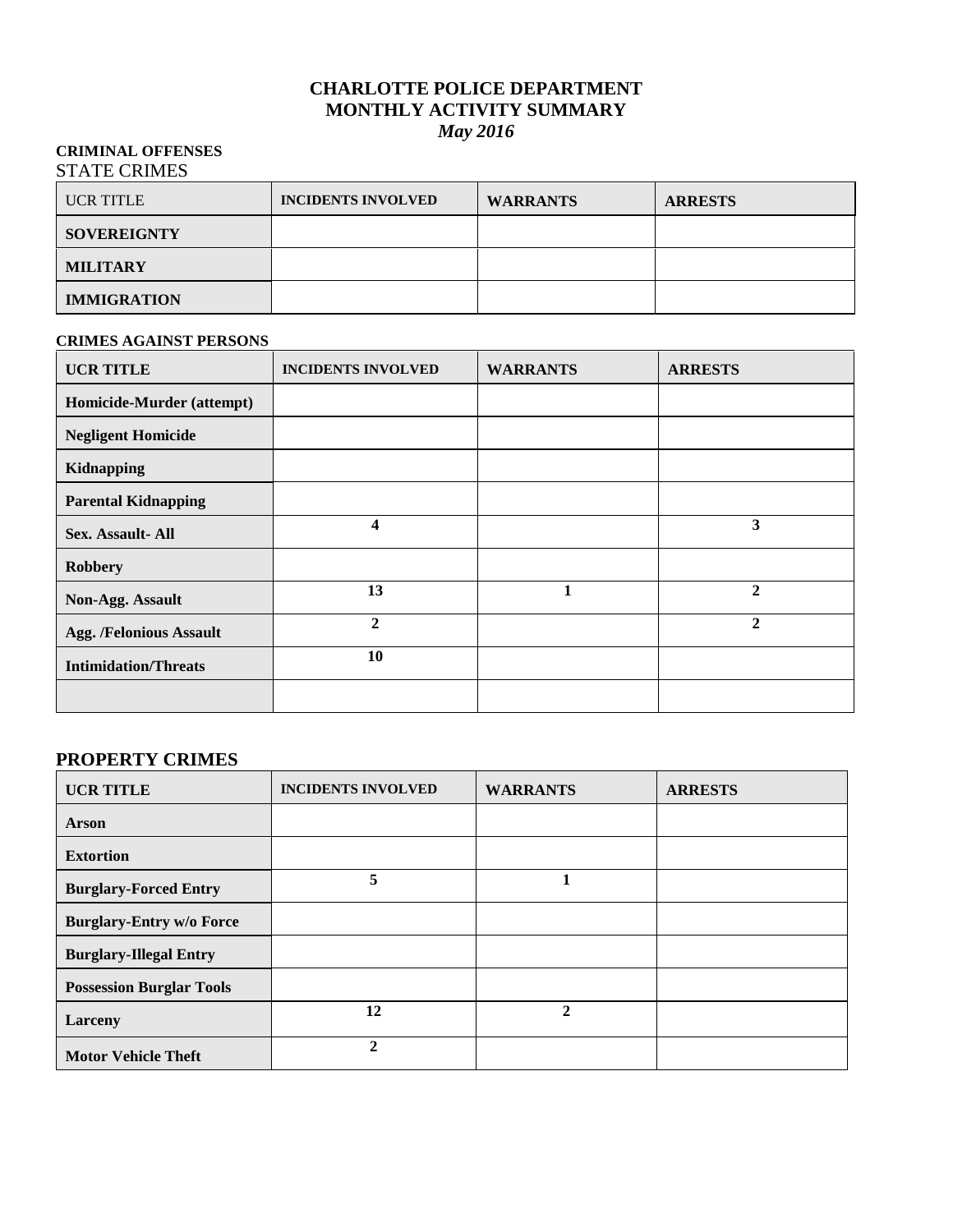| <b>UCR TITLE</b>                                | <b>INCIDENTS INVOLVED</b> | <b>WARRANTS</b> | <b>ARRESTS</b> |
|-------------------------------------------------|---------------------------|-----------------|----------------|
| <b>Stolen Property-Motor</b><br><b>Vehicle</b>  |                           |                 |                |
| <b>Forgery/Counterfeiting</b>                   | 3                         |                 |                |
| <b>Fraudulent Activity</b>                      | 4                         |                 |                |
| <b>Embezzlement</b>                             | $\mathbf{2}$              |                 |                |
| <b>Rec/Concealing Stolen</b><br><b>Property</b> | 1                         |                 |                |
| <b>Destruction of Property</b>                  | 10                        |                 |                |
| <b>Retail Fraud-Misrepresent</b>                |                           |                 |                |
| <b>Retail Fraud-Theft</b>                       | 5                         | $\overline{2}$  | 4              |
| <b>Retail Fraud-Refund/Exchange</b>             |                           |                 |                |

#### **MORALS/DECENCY CRIMES**

| <b>UCR TITLE</b>                                    | <b>INCIDENTS INVOLVED</b> | <b>WARRANTS</b> | <b>ARRESTS</b> |
|-----------------------------------------------------|---------------------------|-----------------|----------------|
| <b>Violation Controlled</b><br><b>Substance Act</b> | 9                         | $\overline{2}$  | 3              |
| <b>Sex Offense</b>                                  | 3                         | 1               |                |
| <b>Obscenity</b>                                    |                           |                 |                |
| <b>Family Abuse/Neglect</b>                         | 3                         | 1               |                |
| <b>Family-Non Support</b>                           | 1                         |                 | 1              |
| <b>Family-Other</b>                                 |                           |                 |                |
| <b>Gambling</b>                                     |                           |                 |                |
| <b>Commercialized Sex Off.</b>                      |                           |                 |                |
| <b>Liquor License Violation</b>                     |                           |                 |                |
| <b>Liquor Law Violation</b>                         | 1                         |                 | 1              |

## **PUBLIC ORDER CRIMES**

| <b>UCR TITLE</b>                 | <b>INCIDENTS INVOLVED</b> | <b>WARRANTS</b> | <b>ARRESTS</b> |
|----------------------------------|---------------------------|-----------------|----------------|
| <b>Obstructing Police</b>        |                           |                 |                |
| <b>Escape-Corr. Institution</b>  |                           |                 |                |
| <b>Escape-Mental Institution</b> |                           |                 |                |
| <b>Escape/Flight</b>             |                           |                 |                |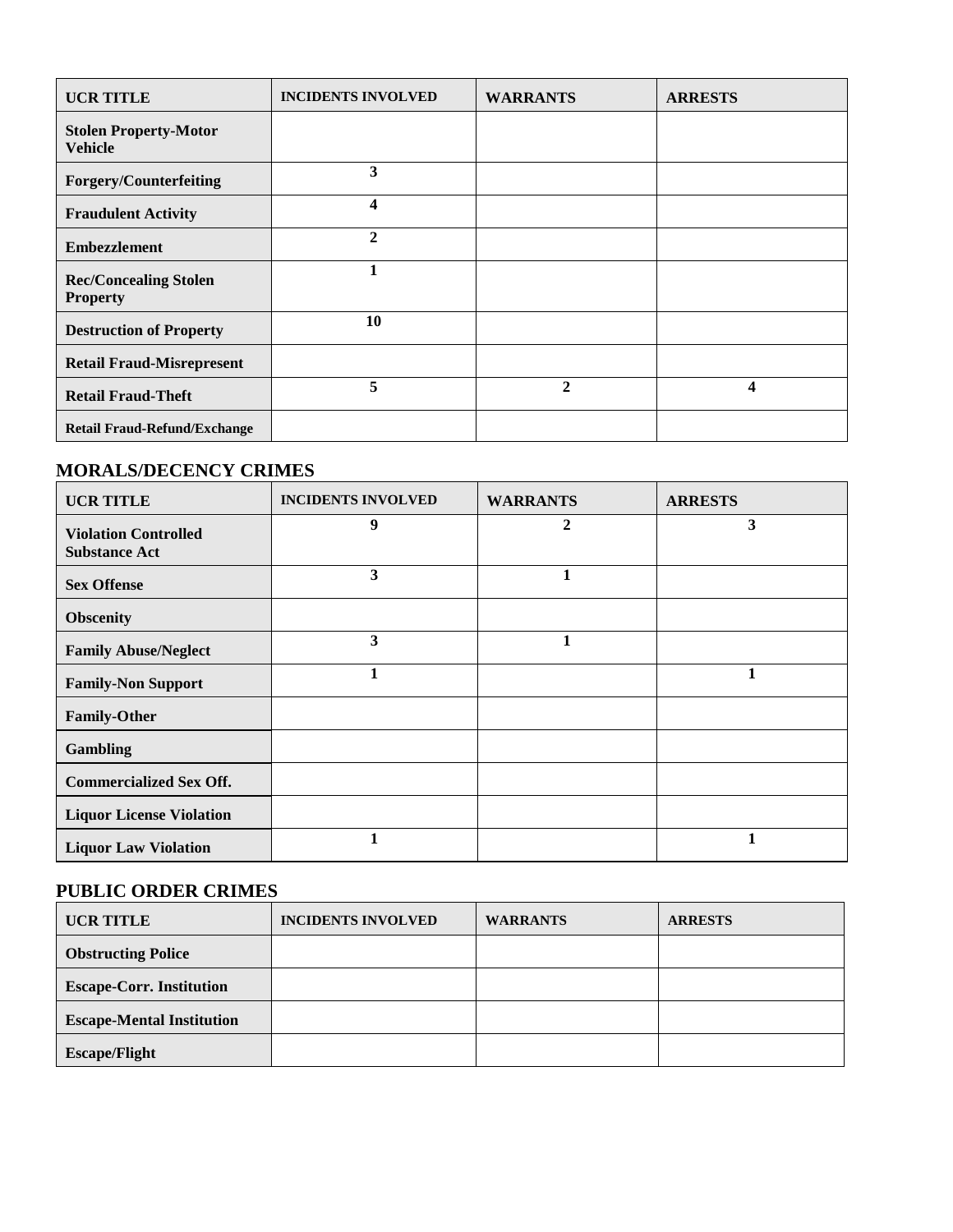| <b>UCR TITLE</b>                    | <b>INCIDENTS INVOLVED</b> | <b>WARRANTS</b> | <b>ARRESTS</b>          |
|-------------------------------------|---------------------------|-----------------|-------------------------|
| <b>Obstructing Justice</b>          | 32                        | 21              | 32                      |
| <b>Bribery</b>                      |                           |                 |                         |
| Weapons-concealed                   |                           |                 |                         |
| <b>Weapons-Explosives</b>           |                           |                 |                         |
| <b>Weapons-Other</b>                | $\mathbf{1}$              |                 | $\mathbf{1}$            |
| <b>Public Peace</b>                 | 32                        |                 | $\mathbf{1}$            |
| <b>Traffic-Hit and Run</b>          | $\overline{5}$            |                 |                         |
| Traffic-OWI/OUID                    | $\overline{5}$            |                 | $\overline{\mathbf{3}}$ |
| <b>Traffic-Misdemeanor</b>          | 21                        | $\mathbf{1}$    | 10                      |
| <b>Health/Safety Violation</b>      |                           |                 |                         |
| <b>Civil Rights</b>                 |                           |                 |                         |
| <b>Invasion of Privacy/Trespass</b> | 5                         |                 |                         |
| <b>Smuggling</b>                    |                           |                 |                         |
| <b>Election Laws</b>                |                           |                 |                         |
| <b>Anti-Trust</b>                   |                           |                 |                         |
| <b>Tax Revenue</b>                  |                           |                 |                         |
| <b>Conservation</b>                 |                           |                 |                         |
| <b>Vagrancy</b>                     |                           |                 |                         |
| <b>Misc. Criminal Offense</b>       | $\overline{2}$            |                 | $\overline{2}$          |
| <b>Grand Jury Investigation</b>     |                           |                 |                         |
| Conspiracy                          |                           |                 |                         |

## **JUVENILE MINOR**

| UCR TITLE               | <b>INCIDENTS INVOLVED</b> |  |
|-------------------------|---------------------------|--|
| <b>Delinquent Minor</b> |                           |  |
| Runaway                 |                           |  |

## **CIVIL-NON CRIMINAL CUSTODIES**

| <b>UCR TITLE</b>           | <b>INCIDENTS INVOLVED</b> |  |
|----------------------------|---------------------------|--|
| <b>Divorce and Support</b> |                           |  |
| Incapacitation             |                           |  |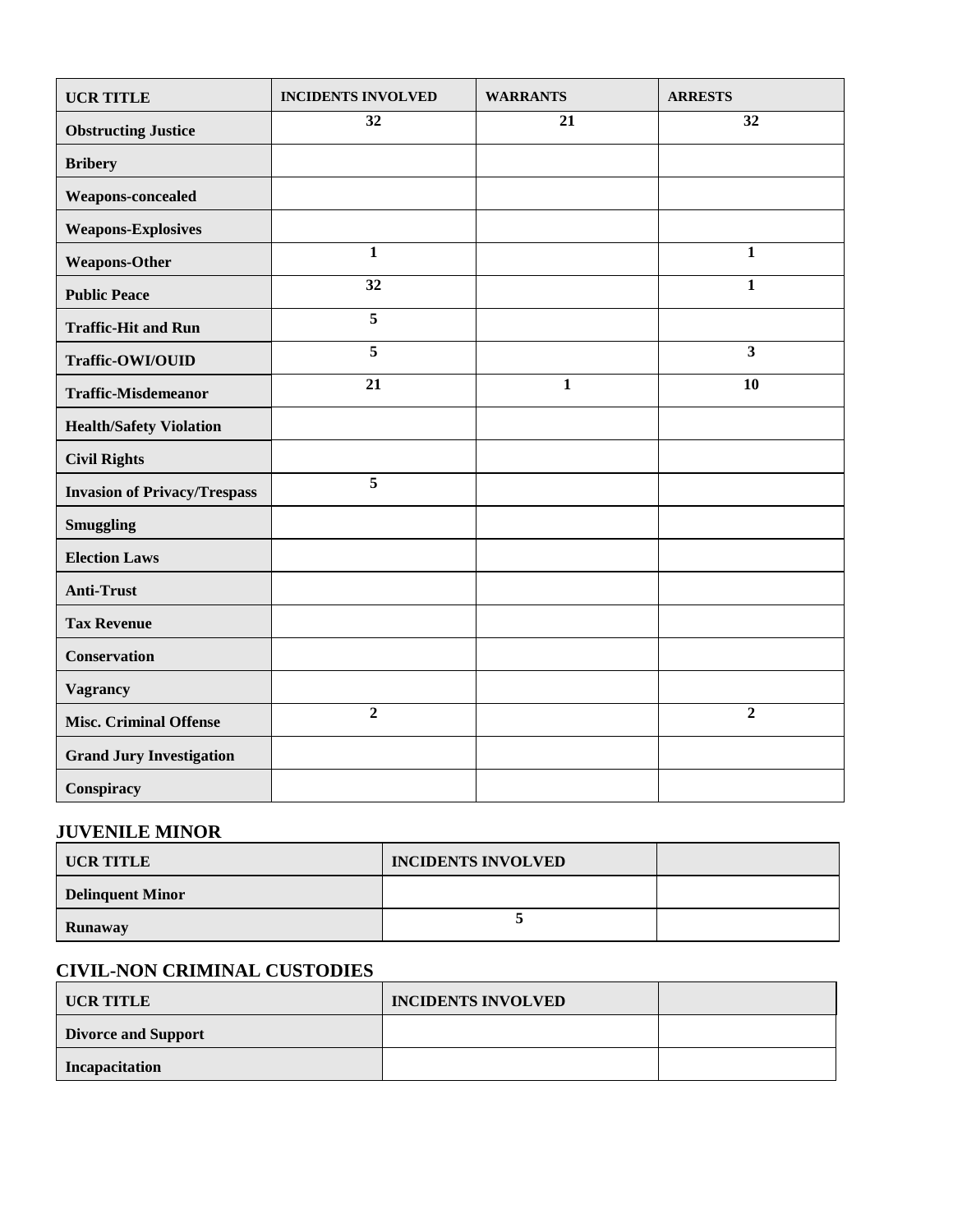| UCR TITLE                              | <b>INCIDENTS INVOLVED</b> |  |
|----------------------------------------|---------------------------|--|
| <b>Insanity</b>                        |                           |  |
| <b>Possession of Intoxicants-Civil</b> |                           |  |

## **TRAFFIC**

| <b>UCR TITLE</b>                      | <b>INCIDENTS INVOLVED</b> |  |
|---------------------------------------|---------------------------|--|
| <b>Crash-PD-Public Street</b>         | 31                        |  |
| <b>Crash-PI-Public Street</b>         | 5                         |  |
| <b>Crash-Fatal-Public Street</b>      |                           |  |
| <b>Crash-PD-Private Property</b>      | 9                         |  |
| <b>Crash-PI-Private Property</b>      |                           |  |
| <b>Crash-Fatal-Private Property</b>   |                           |  |
| <b>Civil Infraction</b>               | 74                        |  |
| <b>Parking Violation</b>              | 50                        |  |
| <b>Abandoned Vehicle</b>              | 5                         |  |
| <b>Traffic Hazard Investigation</b>   | 10                        |  |
| <b>Traffic Direction/Control</b>      | 6                         |  |
|                                       |                           |  |
| <b>Breathalyzer Test-Other Police</b> |                           |  |

# **ALARM**

| <b>UCR TITLE</b>             | <b>INCIDENTS INVOLVED</b> |  |
|------------------------------|---------------------------|--|
| <b>Alarm-Police Response</b> | 27                        |  |
| <b>Alarm-Malfunction</b>     |                           |  |
| <b>Alarm-Test</b>            |                           |  |
| <b>Alarm-Water and Sewer</b> |                           |  |

## **FIRE**

| <b>UCR TITLE</b>          | <b>INCIDENTS INVOLVED</b> |  |
|---------------------------|---------------------------|--|
| <b>Accident-Fire</b>      |                           |  |
| <b>Accident-Explosion</b> |                           |  |
| <b>Accident-Chemical</b>  |                           |  |
|                           |                           |  |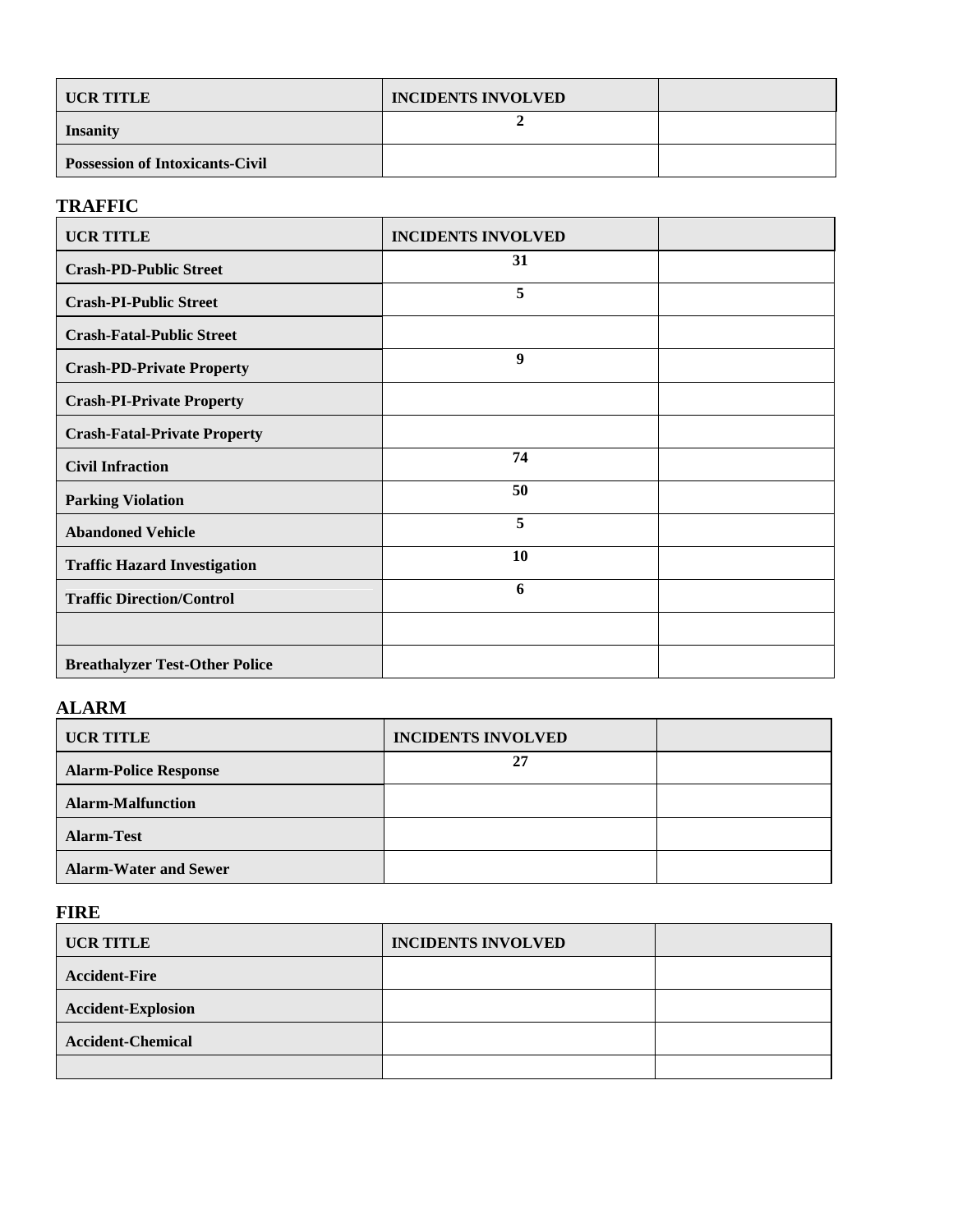| <b>UCR TITLE</b>                                                                                        | <b>INCIDENTS INVOLVED</b> |  |
|---------------------------------------------------------------------------------------------------------|---------------------------|--|
| <b>Hazardous Fire Conditions</b>                                                                        |                           |  |
| <b>Fire Regulation Violation</b>                                                                        |                           |  |
| <b>Assist Building Department/CFD</b>                                                                   |                           |  |
| $\mathbf{A}$ $\mathbf{A}$ $\mathbf{B}$ $\mathbf{B}$ $\mathbf{B}$ $\mathbf{B}$ $\mathbf{B}$ $\mathbf{B}$ |                           |  |

#### **ACCIDENTS**

| <b>UCR TITLE</b>         | <b>INCIDENTS INVOLVED</b> |  |
|--------------------------|---------------------------|--|
| <b>Accident-Aircraft</b> |                           |  |
| <b>Accident-Hunting</b>  |                           |  |
| <b>Accident-Shooting</b> |                           |  |
| <b>Accident-Boating</b>  |                           |  |
| <b>Accident-Water</b>    |                           |  |
| <b>Accident-Other</b>    |                           |  |

## **INSPECTIONS-INVESTIGATIONS**

| <b>UCR TITLE</b>                   | <b>INCIDENTS INVOLVED</b> |  |
|------------------------------------|---------------------------|--|
| <b>Inspection-Boat</b>             |                           |  |
| <b>Inspection-Motor Vehicle</b>    |                           |  |
| <b>Inspection-Traffic Citation</b> |                           |  |
| <b>Inspection-Business</b>         |                           |  |
| <b>Inspection-Residence</b>        | 25                        |  |
| <b>Inspection-handgun</b>          | $\boldsymbol{9}$          |  |
| <b>Inspection-Liquor License</b>   | 4                         |  |
| <b>Inspection-Other/SOR CHECKS</b> | 16                        |  |
| <b>Inspection-CCW Application</b>  |                           |  |
| <b>LEIN/SOS Checks</b>             |                           |  |
| <b>Domestic Disputes</b>           | $\overline{2}$            |  |
| <b>Civil Dispute</b>               | 12                        |  |
| <b>Suspicious Situation</b>        | 100                       |  |
| <b>Field Interrogation Card</b>    |                           |  |
|                                    |                           |  |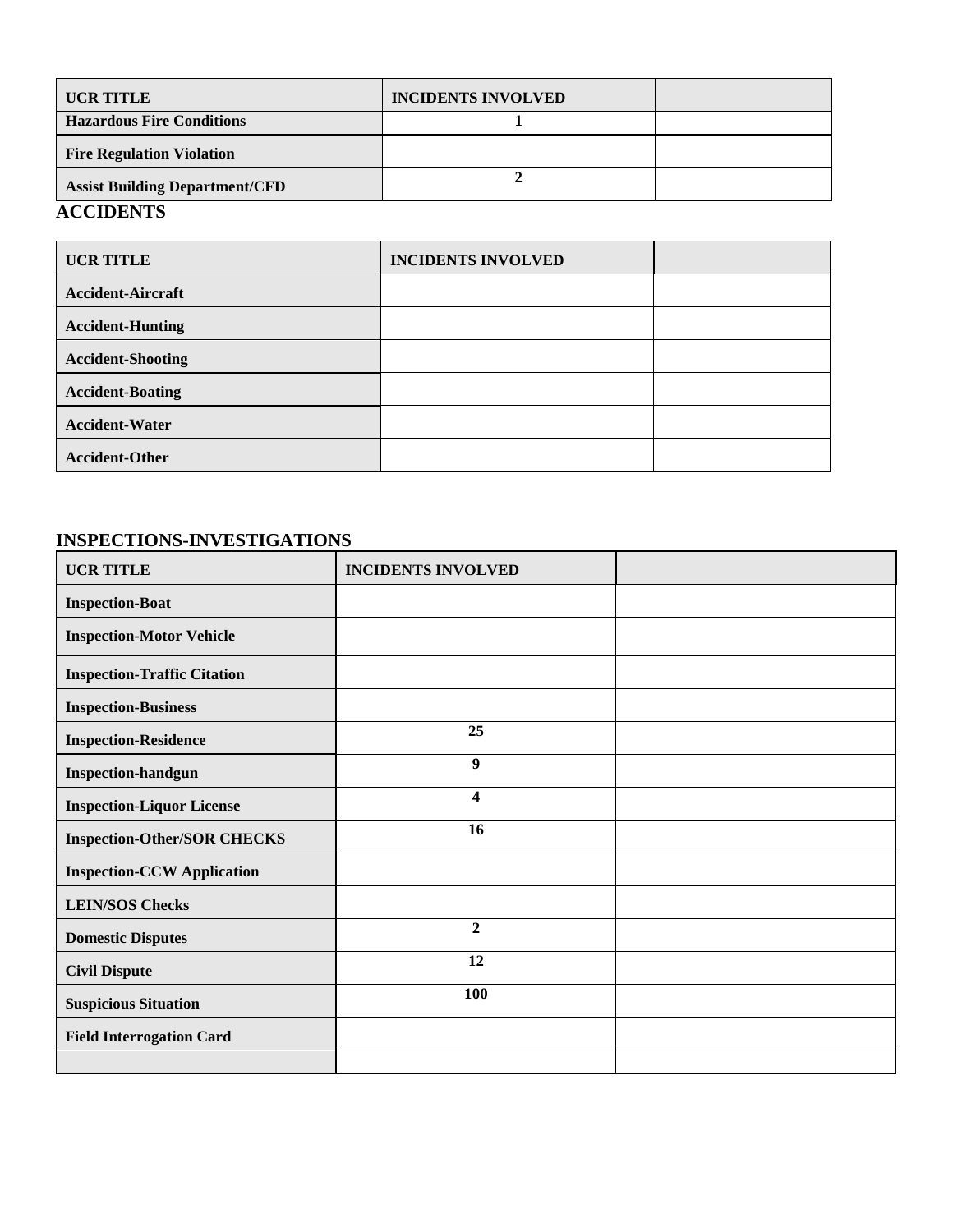| <b>UCR TITLE</b>                    | <b>INCIDENTS INVOLVED</b> |  |
|-------------------------------------|---------------------------|--|
| <b>Hazardous Situation</b>          |                           |  |
| <b>Suspected Narcotics Activity</b> |                           |  |
| <b>Abandoned/Recovered Property</b> |                           |  |
| <b>Drug Overdose</b>                |                           |  |
| <b>Bomb Threat</b>                  |                           |  |

## **MISCELLANEOUS INCIDENTS**

| <b>UCR TITLE</b>                        | <b>INCIDENTS INVOLVED</b> |  |
|-----------------------------------------|---------------------------|--|
| Miscellaneous (PBT)                     |                           |  |
| <b>Suicide</b>                          |                           |  |
| <b>Suicide Attempted</b>                | 4                         |  |
| <b>Death-Natural</b>                    |                           |  |
| <b>Death-Undetermined</b>               |                           |  |
| <b>Missing Person</b>                   | 1                         |  |
| <b>Natural Disaster</b>                 |                           |  |
| <b>Public Relations Activity/Patrol</b> | 5                         |  |
| <b>Patrol Information</b>               |                           |  |

# **GENERAL ASSISTANCE**

| <b>UCR TITLE</b>            | <b>INCIDENTS INVOLVED</b> |  |
|-----------------------------|---------------------------|--|
| <b>Assist Citizen</b>       | 57                        |  |
| <b>Assist Motorist</b>      | 7                         |  |
| <b>Assist Police Agency</b> | 8                         |  |
| <b>Assist Other Agency</b>  | 11                        |  |
| <b>Assist DPW</b>           |                           |  |
| <b>Escort-Funeral</b>       |                           |  |
| <b>Escort-Money</b>         |                           |  |
| <b>Escort-Other</b>         |                           |  |
| <b>Transport-Prisoner</b>   | 1                         |  |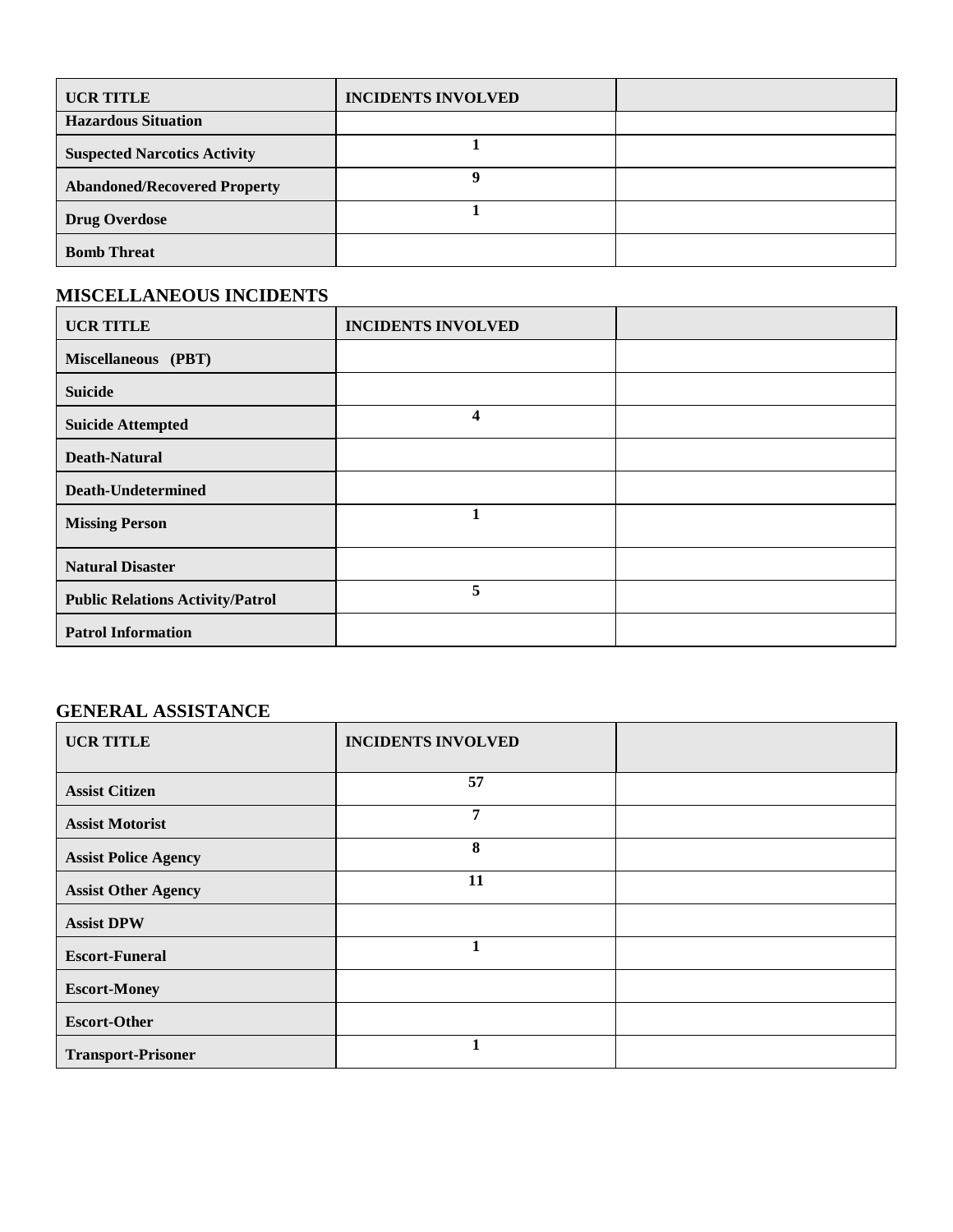| <b>UCR TITLE</b>                                                        | <b>INCIDENTS INVOLVED</b> |  |
|-------------------------------------------------------------------------|---------------------------|--|
| <b>Transport-Paperwork</b>                                              | 17                        |  |
| <b>Transport-Other</b>                                                  |                           |  |
| Lockout                                                                 |                           |  |
| <b>Subpoena Service</b>                                                 | 6                         |  |
| <b>Permission to Park</b>                                               | 31                        |  |
| <b>Patrol-Found Door Open</b>                                           | 1                         |  |
| <b>Patrol-Found open Window</b>                                         |                           |  |
| Patrol-Found B & E                                                      |                           |  |
| <b>Assist Eaton County Sheriff</b><br><b>Department-Patrol Response</b> | 27                        |  |

## **GENERAL NON-CRIMINAL**

| UCR TITLE                          | <b>INCIDENTS INVOLVED</b> |  |
|------------------------------------|---------------------------|--|
| <b>Juvenile Safety Violation</b>   |                           |  |
| <b>Animal Control</b>              | 19                        |  |
| <b>Zoning Ordinance Violations</b> |                           |  |